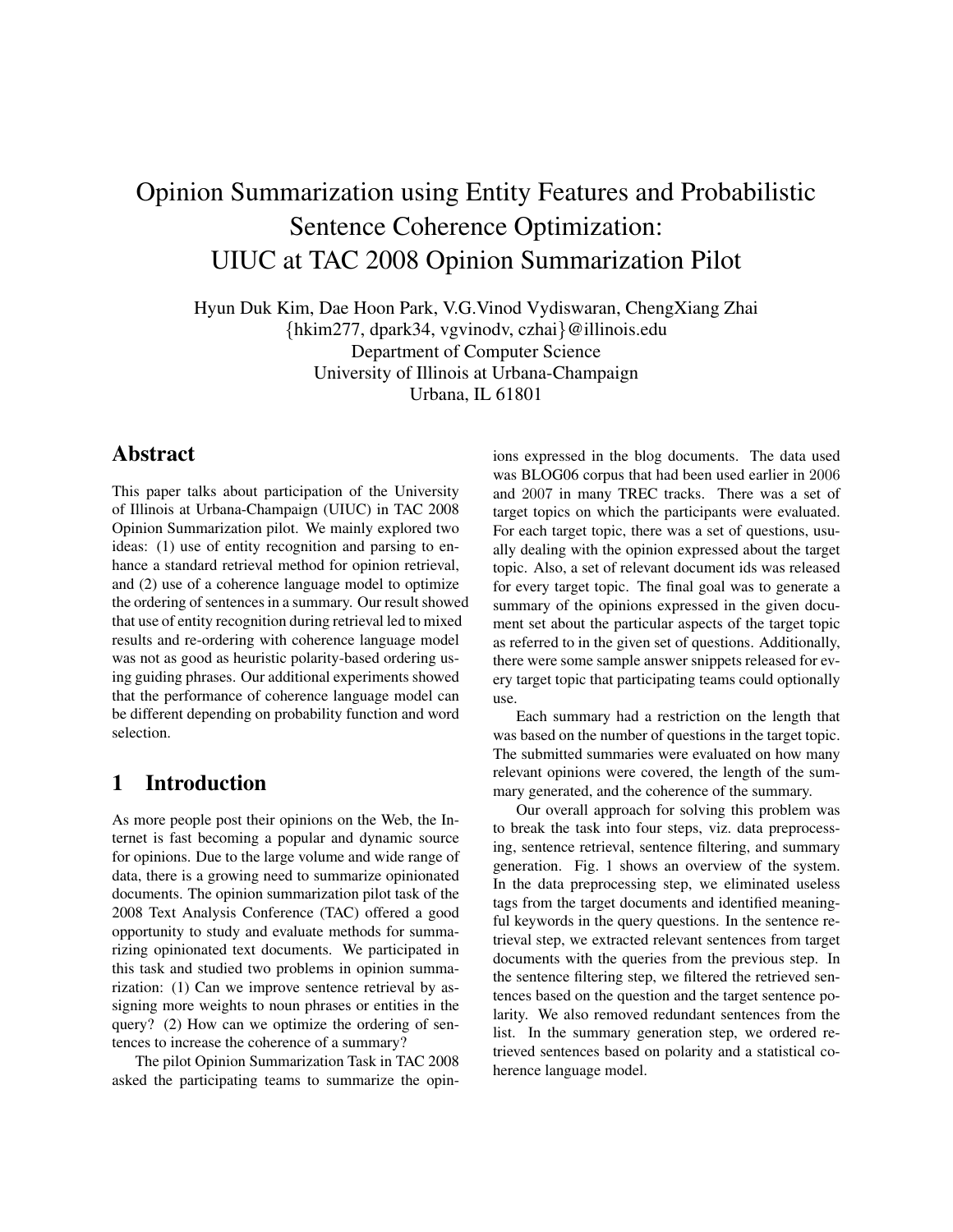

Figure 1: System overview

Specifically, to retrieve relevant sentences, we used standard language modeling approach and inference network retrieval frameworks. We explored an idea of assigning different weights on words in the query question based on linguistic analysis. Since a large portion of questions asked about people's opinion on some target topics, we hypothesized that named entities and noun phrases should probably have higher weights than other words in the query. So, we used natural language processing techniques to identify named entities and noun phrases, and studied whether assigning more weights on them would improve retrieval accuracy.

After retrieving a set of relevant sentences about the target, we used opinion orientation features to further filter out retrieved sentences that do not match the desired opinion polarity. The most important difference between our opinion summarization task and a normal summarization task is that the query question and target documents are opinionated. If the question asked for positive aspect of one object, the answer also should follow the same orientation. To facilitate this, we used a heuristic dictionary-based method for predicting opinion polarity, and filtered out sentences that do not match the polarity orientation of the question.

The next step in our method was to select a set of representative sentences by removing redundancy. We used some simple methods to assess sentence similarity and used the maximal marginal relevance (MMR) ranking method [1] to select up to a certain number of sentences that were not redundant with respect to each other.

The last step was to generate a readable coherent summary based on the selected non-redundant sentences. The main question we studied in this step was how to optimize the coherence of a summary. We proposed a statistical coherence language model to order sentences. Specifically, we estimated the probability of two words,  $u$  and  $v$ , occurring in a pair of adjacent sentences, using

some natural text as training data. We could then use this model to compute a coherence score of a candidateordering of two sentences included in a summary. An optimal order of multiple sentences can be generated using a greedy algorithm by maximizing the pair-wise coherence scores. In addition to this statistical method, we also explored using polarity to separate opinions and heuristically adding additional words to improve readability.

We submitted three runs: a polarity based run (UIUC1), a coherence-based run (UIUC2), and a baseline run (UIUC3). Specific information of each run will be explained in later sections and is summarized in Table 1. None of these runs used the answer snippets provided along with the data because we believe that in a real application of opinion summarization, we would not have such information. All these runs followed the general method described above with key variations in some of the steps. The results of these runs and some follow-up experiments show that increasing the weights of entities and noun phrases in the query improved performance for some queries but could not make significant improvement for some queries. Also, simple statistical coherence optimization did not perform as well as heuristic polarity ordering method with guiding phrases.

In the rest of the paper, we will first describe each step of our method in more detail and then discuss results with our additional experiments.

### 2 Data preprocessing

#### 2.1 Document processing

Remove tags and special characters: We used the Indri toolkit<sup>1</sup> for our experiments. We, first, eliminated UNICODE special characters from the documents.

Extract main contents: In a blog document, we are mainly interested in the textual contents of the blog entry. So, in addition to eliminating the HTML tags, we also delete the text between two tags if it is too short and does not belong to the main part of the blog. In addition, we also filter out the sections generated by a javascript.

Sentence splitting: We use a sentence as the basic unit of retrieval. We believe that a sentence is a natural unit for summarization because it is a smallest unit that can deliver a coherent message, and a summary can be composed of a sequence of sentences. We applied a Sentence Segmentation tool<sup>2</sup> to each preprocessed doc-

<sup>1</sup>From http://www.lemurproject.org/

<sup>2</sup>From http://L2R.cs.uiuc.edu/∼cogcomp/atool.php?tkey=SS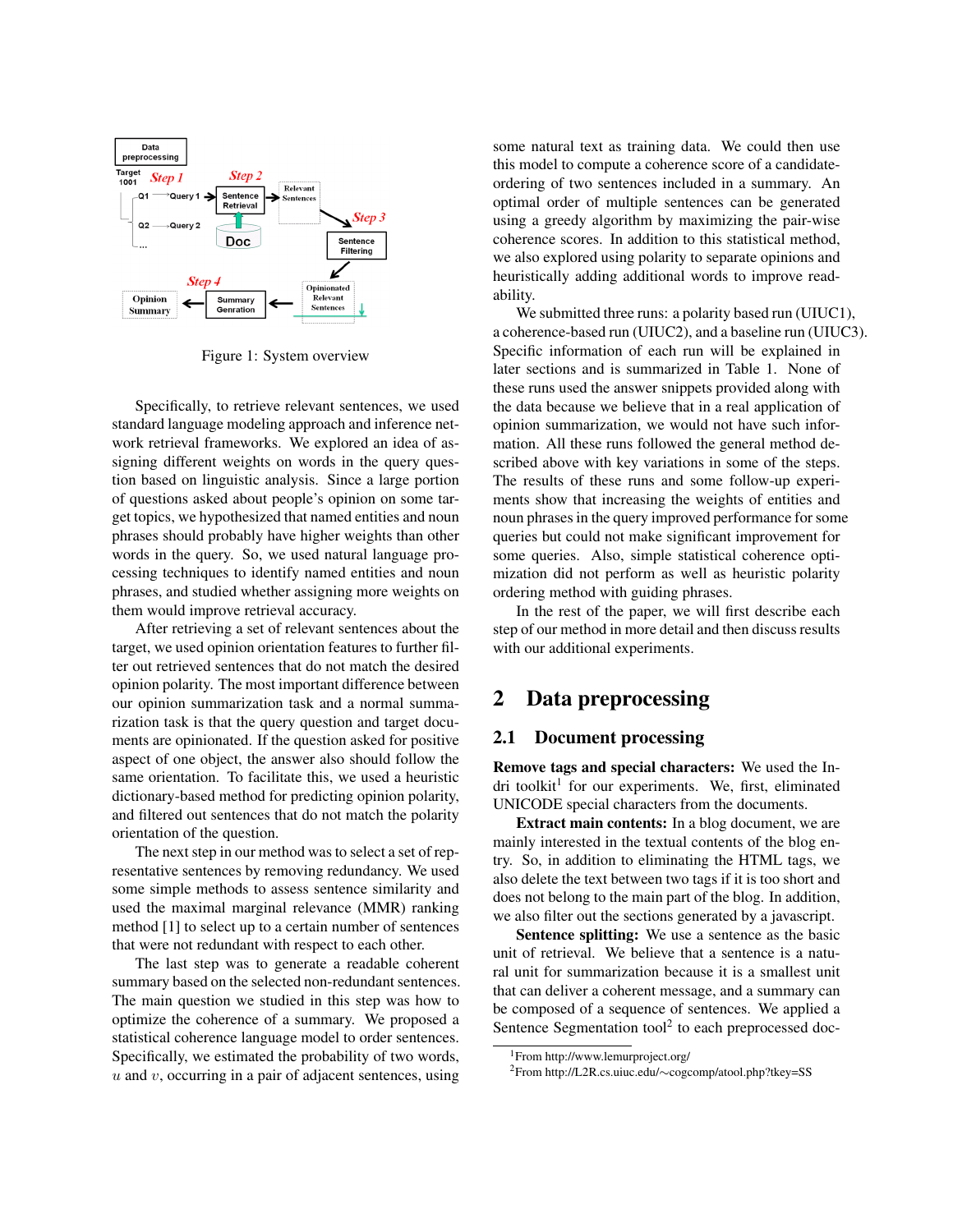ument. The Sentence Segmentation tool handles honorifics and initials within names, so we were able to obtain a clean sentence boundary using the tool.

### 2.2 Question processing

Common word elimination: Before we retrieve sentences using questions as queries, we removed common words from the questions. As most query questions have similar formats, there are words that are not related to the topic, such as "people", "opinion", and function words. We applied a simple heuristic on the frequency of words: we counted all the words in the given questions and we filtered out words having a frequency count more than a threshold  $= 3$ .

Find more important words: We considered named entities and noun phrases as more important words because they convey distinct information compared to common words, and most of questions were asking for opinions about a specific entity. We parsed the question to find all the named entities. We built an NE recognizer using Learning Based Java (LBJ)<sup>3</sup> to identify PERSON, ORGANIZATION, and LOCATION entities. LBJ is a modeling language for the rapid development of learningbased systems, designed for use with the Java programming language. Further, we parsed each question description with a POS tagger<sup>3</sup> to identify noun phrases. For example, in the sentence "The new mobile phone was released today at the tech expo.", "mobile phone" and "tech expo" are identified as noun phrases.

## 3 Sentence Retrieval

For sentence retrieval, we used the basic retrieval model in Indri, which is a combination of the language modeling and inference network retrieval frameworks, with term weighting [7]. We considered each individual sentence as a document, and built an Indri index over all sentence-documents. We then retrieved the sentences using the filtered list of words from the questions as queries.

With IndriQuery, we can assign different weights for individual words / groups of words. We built an Indri query using a weighted combination of the named entities, noun phrases, and other words from the query to improve the recall. The retrieved sentences formed the initial ranked candidate-list. For the run using different weighting (UIUC1), we used 10:2:1 as weights for named entity : noun phrase : other words. Our approach

gave named entities a much higher weight compared to other terms and also gave noun phrases a slightly higher weight than other words. The weighting scheme was decided based on preliminary experiments of relevance judgment results from TREC Blog retrieval task. We checked the MAP score for different weighting schemes, such as 2:1:1, 5:2:1, 10:2:1, etc., and chose 10:2:1 because it had the highest score. Although both experiments used the same BLOG06 data, we cannot be sure that this is the optimal weighting for the current task at hand because the evaluation was done on a different query set. It is possible that another combination of weights may improve the performance for this task. In fact, our UIUC1 run did not perform as well as the other run (UIUC2) which uses uniform weighting.

## 4 Sentence Filtering

### 4.1 Polarity filtering

We implemented simple dictionary-based polarity decision module. We first obtained lists of words expressing positive and negative sentiments from the following sources: 1) sentiment words<sup>4</sup> and 2) good and bad (positive and negative) sentiment adjectives<sup>5</sup>. We also added some positive and negative words that commonly occur in questions to generate the final positive/negative word list. The following is the complete list of words we added to the existing lists: Positive words: support, like, great, suggest, approve, want; Negative words: negative, complain, complaint, object, oppose. These word lists were then used by the polarity decision module to decide one of four polarities: viz. positively-opinionated, negatively-opinionated, mixed-opinionated, and non opinionated. For an input text segment, the polarity decision module counted the number of words that overlapped with the positive/negative word lists. Depending on the number of positively and negatively inclined words in the target text segment, the polarity module decided whether the text segment is positively, negatively, or mixed opinionated. If the number of positive and negative words were quite skewed, we classified the document as either positive or negative. If we find a negation in a sentence, such as "not" or "never", we reversed the polarity. If the numbers of positive and negative words were quite even, then we classified the document as a mixed-opinionated document. If there were no common words between the text segment and the posi-

<sup>3</sup>From http://L2R.cs.uiuc.edu/∼cogcomp/software.php

<sup>4</sup>From http://eqi.org/index.htm

<sup>5</sup>From http://www.keepandshare.com/doc/view.php?u=12894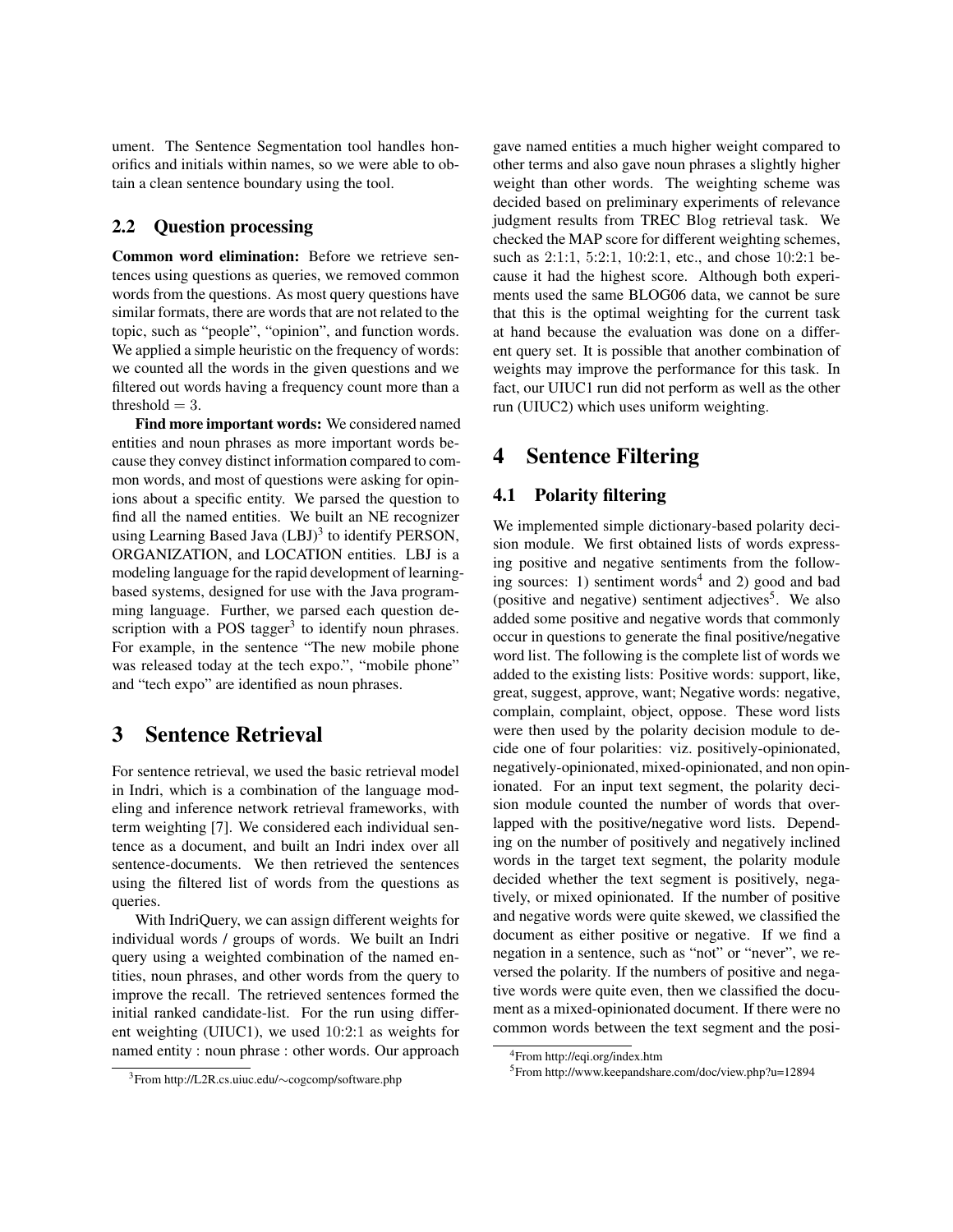tive/negative lists, then we classified the text segment as non opinionated.

We applied the polarity decision module in two steps. First, based on the assumption that the task wanted us to summarize "opinions", we simply filtered out all nonopinionated sentences from our initial candidate list. Second, we applied opinion decision module to the question as well, and then based on the question polarity, we selected sentences which have the same polarity as the question. For example, if the question asked for "people's positive opinion about" a particular target, only positively opinionated sentences about the target were retained.

Polarity decision module was also used for paragraph division (See Sec. 5).

#### 4.2 Remove redundancy

After the initial retrieval and filtering based on polarity, there can still be many similar sentences in the candidate list. In such a case, we need to keep only one representative and eliminate others from the candidate list. We used the Text Similarity tool<sup>6</sup> to find pairwise sentence similarity. The tool provides lesk value [6] based on counting common words and phrases between two strings. Phrasal matching gets higher scores than single word match. Since longer sentences tend to have more matches, the final scores are normalized by the length of strings.

Based on this similarity score, we applied MMR technique [1] to eliminate redundant sentences. For each sentence s, we calculated similarity score with each sentence ranked higher than s, and if the sentence similarity score of s with any of them is above a set threshold, we removed s from the candidate list. This way all "duplicate" low-ranked sentences are filtered out. For our submissions, we set the similarity threshold to 0.8.

#### 4.3 Cut sentence list up to the limit

Finally, we retained all the sentences in the rank order and pruned the list when the total length of sentences reached the summary size limit (7000 non-white spaced characters per question, each target has one to three questions). Among summaries for 22 targets, 14 summaries reached the limit, and the average length of our final summary results was 11, 080 non-white spaced characters (accumulated over all sub-questions in one target).

### 5 Summary Generation

#### 5.1 Result post-processing

Based on the preliminary experiment results, we noticed that a few noisy phrases such as date and time of blog entry occurred frequently in the blog article collection. Since these did not contribute to a blog opinion, we removed them by matching against the following simple regular expression:

 $L$ Posted $_{D}$ by: $_{L}$ ([A-Za-z0-9()]+ $_{L}$ )\*?\|  $\label{eq:1} $$\w\w\w_\ddash,\_ \d\dd\ddash, \d\ddash, \d\ddash, \d\ddash, \d\ddash, \d\ddash, \d\ddash, \d\ddash, \d\ddash, \d\ddash, \d\ddash, \d\ddash, \d\ddash, \d\ddash, \d\ddash, \d\ddash, \d\ddash, \d\ddash, \d\ddash, \d\ddash, \d\ddash, \d\ddash, \d\ddash, \d\ddash, \d\ddash, \d\ddash, \d\ddash, \d\ddash, \d\ddash, \d\ddash, \d\ddash, \d\ddash, \d\ddash, \$  $\Box$ [AP]M $\Box$ 

#### 5.2 Paragraph division

Even though we had a good list of relevant sentences as summary, we needed additional structure to make the summary more coherent. We divided the summary into paragraphs based on the questions. The answer to each question was grouped together in one paragraph. Additionally, we needed to distinguish the positive opinions from the negative opinions on a topic. Hence, we further organized the paragraphs by polarity. We kept all sentences with a positive polarity together at the start of the paragraph, followed by all sentences with negative and mixed polarity. This way, we avoided changing the topic of interest and the sentiment orientation too often in the final summary and hence increased coherence.

To make paragraph division more clear and the change of topic more lucid, we also inserted guiding text snippets. At the beginning of each paragraph, we added guiding sentences like "The first question is ... " or "Following are positive opinions ...".

#### 5.3 Statistical coherence optimization

We also experimented with ordering the sentences so as to optimize the statistical coherence. We considered the following simple statistical approach: Suppose  $S =$  ${s_1, \ldots, s_n}$  is the set of candidate sentences in the summary. Let  $c(s_i, s_j)$  be an asymmetric coherence measure between two sentences  $s_i$  and  $s_j$ . We can then generate a summary by enumerating all the possible orders of these  $n$  sentences and choosing the one that maximizes the overall "pairwise coherence". That is, we seek for an ordering of sentences  $s'_1, \ldots, s'_n$  that maximizes the overall sum  $c(s'_1, s'_2) + c(s'_2, s'_3) + \ldots + c(s'_{n-1}, s'_n)$ .

Because enumerating all the permutations is infeasible, we use a greedy algorithm to approximate it. We try to build a sequence of sentences, one pair at a time.

<sup>6</sup>From http://www.d.umn.edu/∼tpederse/text-similarity.html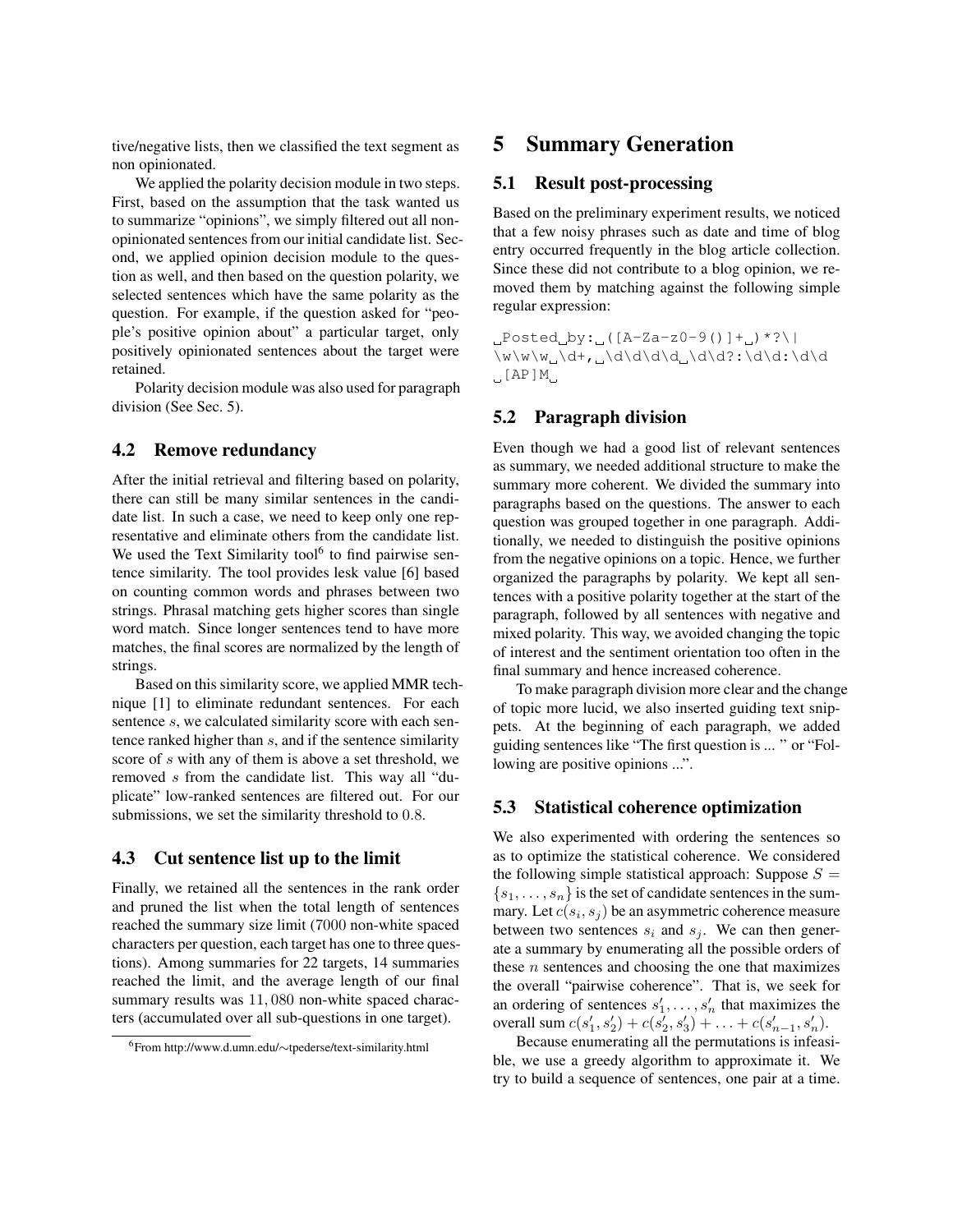Among all the pairs, we selected the one that has the highest coherence score. Let it be  $\langle s_i, s_j \rangle$ . This forms the first unit in the sentence sequence. Then, we find the highest coherence pair among the ones that can be used to extend the sentence sequence in either direction. In other words, if the current sentence sequence is  $\langle s_i, \ldots, s_j \rangle$ , then among all the pairs of the form  $\langle \cdot, s_i \rangle$ or  $\langle s_i, \cdot \rangle$ , we selected the one with the highest coherence score and added it to the sentence sequence.

The coherence measure  $c(s_i, s_j)$  can be defined in many ways. In our experiments, we defined it as the average pointwise mutual information of a word in the first sentence,  $s_i$ , and a word in the second sentence,  $s_i (= s_{i+1})$ . For every word pair  $\langle u, v \rangle$ , we first find  $p_{pmi}(u, v)$ , the pointwise mutual information of word  $u$  in a sentence  $s_i$  and word  $v$  in the following sentence  $s_j$ . Since this is sensitive to the order of sentences,  $p_{pmi}(u, v)$  is asymmetric. We used simple additive smoothing.

$$
p_{pmi}(u,v) = \frac{cnt(u,v) + 0.001}{freq(u)freq(v) + 1.0}
$$
 (1)

where  $cnt(u, v)$  is the count of u and v in two adjacent sentences in order (u in  $s_i$  and v in  $s_j$ ), and  $freq(u)$  is the frequency of  $u$  in the corpus.

Then, we define the asymmetric coherence measure  $c(s_i, s_j)$  over two sentences  $s_i, s_j$ , as

$$
c(s_i, s_j) = \sum_{u \in s_i, v \in s_j} \frac{p_{pmi}(u, v)}{|s_i||s_j|}
$$

where  $p_{pmi}(u, v)$  is as defined above and estimated using all adjacent sentences in the training data. Computationally, we get all the words in adjacent sentences  $s_i$ ,  $s_{i+1}$  and accumulate the number of times we observe each combination of words  $(u, v)$  with u coming from sentence  $s_i$  and v from sentence  $s_{i+1}$  over the training data. We then normalize the counts to get the pointwise mutual information  $p_{nmi}(u, v)$ .

This approach is similar to the Mirella Lapata's method [5] with some differences in the definition of the scoring function and the technique used to search for the best order.

# 6 Evaluation

#### 6.1 Submission

We submitted three runs, labeled UIUC1, UIUC2, and UIUC3. To evaluate the effect of different techniques,



Figure 2: Scatter-plot comparing F1 scores of UIUC1 with UIUC2

we applied different combination of techniques detailed above, for each run. They have been summarized in Table 1.

| Techniques                  | UIUC1    | UIUC <sub>2</sub> | UIUC3           |
|-----------------------------|----------|-------------------|-----------------|
|                             | Polarity | Coherence         | <b>Baseline</b> |
| Filter                      | Off      | On                | On              |
| non-opinionated sentences   |          |                   |                 |
| Filter sentences having     | Оn       | Off               | Off             |
| same polarity as questions  |          |                   |                 |
| Paragraphs divided          | On       | Off               | Off             |
| on question                 |          |                   |                 |
| Paragraphs divided          | On       | Off               | Oп              |
| on polarity (pos/neg/mixed) |          |                   |                 |
| Statistical                 | Off      | Oп                | Off             |
| coherence optimization      |          |                   |                 |

Table 1: Techniques enabled in the submitted runs. On indicates active and Off indicates inactive features.

#### 6.2 Evaluation results and Discussion

#### 6.2.1 Official evaluation results

Among the submissions, two runs, UIUC1 and UIUC2, were evaluated in the official TAC 2008 evaluation phase. The official results are summarized in Table 2.

|       | Recall      | Precision   | F, with $\beta = 1$ |
|-------|-------------|-------------|---------------------|
| UIUC1 | 0.309181818 | 0.125090909 | 0.165045455         |
| UIUC2 | 0.390136364 | 0.124818182 | 0.180545455         |

Table 2: Recall, Precision, and F with  $\beta = 1$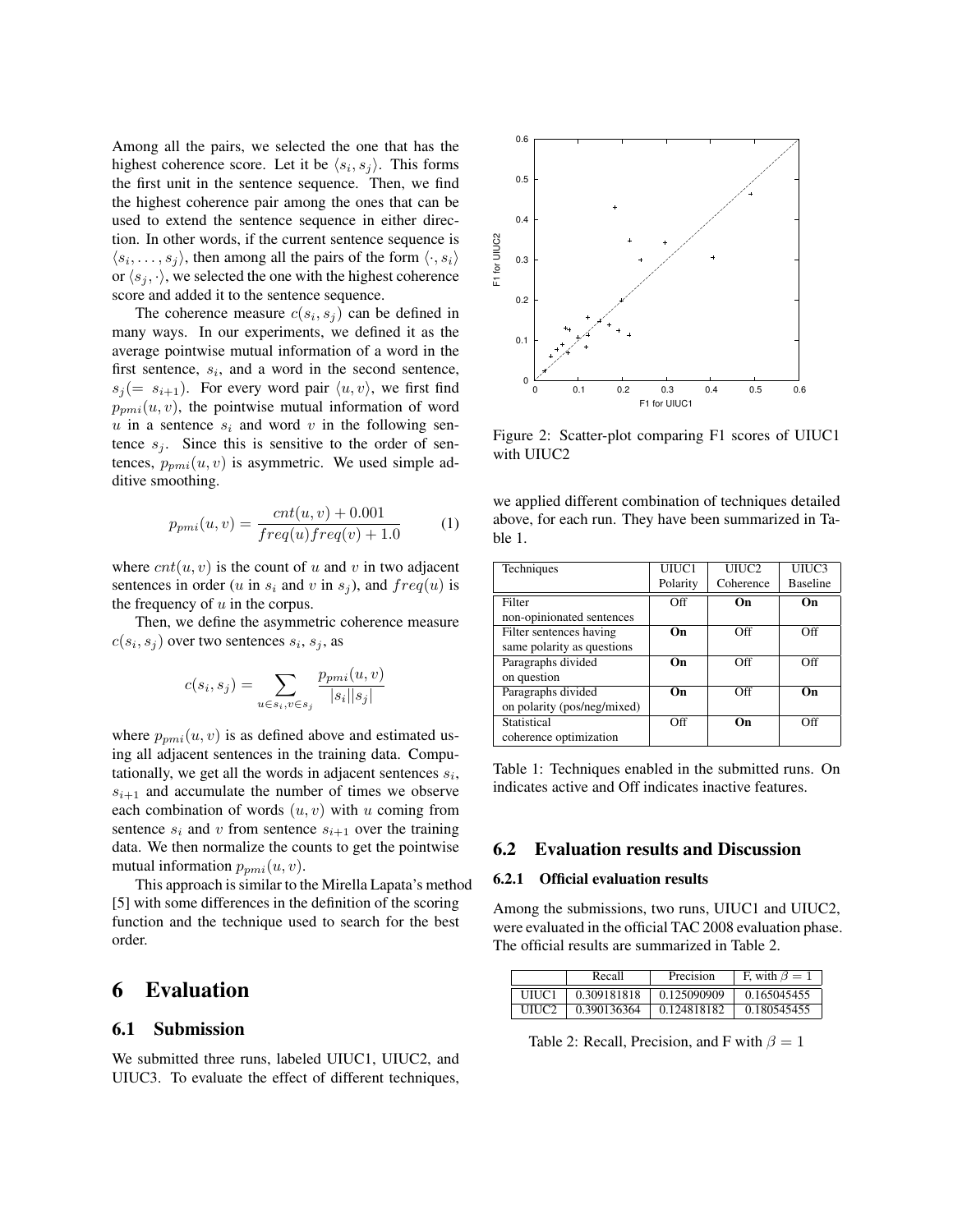|      | F-Score | .irammatıcalıtv | Non-redundancy | Structure/Coherence | Fluency/Readability | Responsiveness |
|------|---------|-----------------|----------------|---------------------|---------------------|----------------|
| UIUC |         |                 |                |                     |                     |                |
|      |         | ີ<br>∠∪         |                | ЭU                  |                     |                |

|  |  |  |  |  | Table 3: Rank among all runs (Total: 36 runs) |  |
|--|--|--|--|--|-----------------------------------------------|--|
|--|--|--|--|--|-----------------------------------------------|--|

|       | F-Score | . irammatıcalıtv | Non-redundancy | Structure/Coherence | Fluency/Readability | Responsiveness |
|-------|---------|------------------|----------------|---------------------|---------------------|----------------|
| UIUC1 |         |                  | . .            |                     |                     |                |
| UIUC2 |         |                  | 1 V            |                     |                     |                |

Table 4: Rank among runs that did not use answer-snippet (Total: 19 runs)

Table 2 shows the average scores over 22 summaries based on the pyramid nugget method. Among the two evaluated runs, UIUC2 showed better recall, and both runs had similar precision. The F-score showed UIUC2 had better performance. Fig. 2 shows a scatter-plot of the F1 score for all queries over the two runs.

The pyramid score based evaluation is mainly performed over the contents. On the issue of content selection alone, more sophisticated techniques were applied to UIUC1, such as different weighting for named entities and noun phrases and sentence filtering using polarity matching. However, the performance evaluation result showed that methods of UIUC1 were not as effective as those of UIUC2.

We hypothesize that two factors could contribute to degraded retrieval performance in UIUC1: (1) using high weights for named entity/noun phrases might add noise and harm the retrieval performance, or (2) if the polarity decision module made a wrong decision, it could degrade the overall performance. Since there can be many implicitly opinionated expressions in a blog document, we feel that the polarity decision module did not work as well as it worked with other better-formatted text corpora.

Table 3 and Table 4 show the average score rankings for our runs in six evaluation subcategories. The ranks mentioned in Table 3 are among all the evaluated runs and the ranks in Table 4 are among the submitted runs that did not use the answer-snippets. Since we did not use the provided answer-snippets, we analyze our performance based on the ranks given in Table 4.

Our F-score ranking was about average among all the submitted runs. However, among the runs without using answer-snippet, our runs showed pretty good performance especially on content retrieval. As mentioned above, the F-score measure from pyramid nuggets computes the performance based on content selection. Since the answer-snippet information provides significant clues for relevant information, it is more appropriate to compare content selection performance among runs that did

not use answer snippet. The run, UIUC2, was ranked  $3^{rd}$ in F-score among runs that do not use answer-snippets. Therefore, we can say that the content retrieval module in our system has pretty good performance.

In both runs, the non-redundancy scores are low. This is because we applied redundancy removal procedure to sentence list based on each question individually. We extracted sentences for each question separately and did not merge them all for one target until the final summary creation stage. This led to presence of duplicate sentences in one target topic summary which was generated by merging relevant sentences of all the questions in the target. To remove duplicates which came from different question's relevant sentence list, we need to apply redundancy removal again after merging sentences from each question.

UIUC1 obtained high score in the structure/coherence criterion. Among runs without using answer-snippet, UIUC1 was ranked  $5<sup>th</sup>$ . UIUC1 adopted both question and polarity paragraph division techniques. Moreover, guiding text snippets for each paragraph were also added in UIUC1. Compared to UIUC1, UIUC2 had low structure/coherence score. This suggests that our statistical coherence optimization technique did not work as well as the heuristic polarity ordering with guiding phrases. Using a greedy algorithm that looks at only the next sentence, limits the algorithm from obtaining clues from non-neighboring sentences, and this could harm the coherence score considerably.

Finally, UIUC2 had a better overall responsiveness score than UIUC1. In terms of ranking, UIUC1 showed average performance and UIUC2 showed fairly good performance. Among the runs that did not use answersnippets, UIUC2 was ranked  $4^{th}$ .

#### 6.2.2 Additional experiments on entity feature weighting

To examine the relationship between content retrieval performance and weighting on entity features such as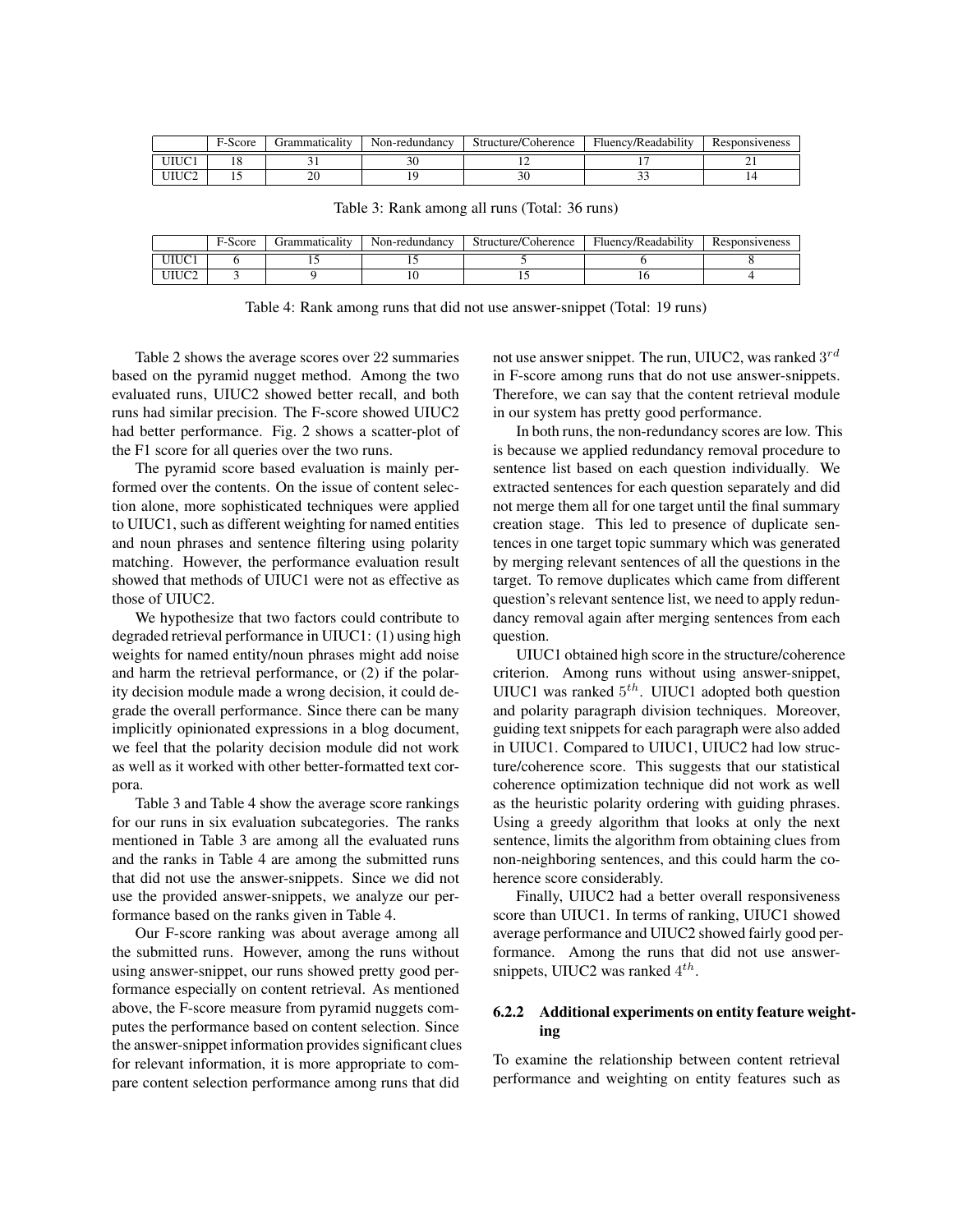named entities and noun phrases, we performed some additional experiments. There has been previous work on trying differential weighting for named entities. Hassel's experiment on Swedish text [2] showed the importance of careful usage of named entity feature in automatic summarization. He pointed out that high weighting on named entities can degrade information retrieval performance because it can cause reference errors and prioritize elaborate sentences over sentences having general information.

In our experiments, we evaluated the effect of weighting named entities by computing how well the system retrieved relevant nuggets. We calculated precision, recall, and F-scores based on the pyramid nuggets on the intermediate sentence extraction results before applying the polarity module so as to exclude the effect of the polarity module. Instead of applying our redundancy check, we eliminated obviously redundant sentences by removing adjacent duplicates. For each sentence in the ranked sentence list, we checked for presence of any of the nuggets. Since the nugget text given as part of pyramid nuggets' data is a description rather than the exact nugget, it does not exactly match with the string in the extracted sentences. We approximated the presence of nuggets by calculating similarity between the sentence and provided nugget text. After stemming and removing stopwords from the target sentence and nugget text, we used the Text Similarity tool<sup>6</sup> to count the overlap of words. If the similarity score between the extracted sentence and nuggets in the same target was above the certain threshold, we believed that the sentence matched the corresponding nugget.

The similarity score threshold was tuned with the evaluation results of our TAC submission that listed which nuggets were found in our submission result. Based on the preliminary experiment with the first two target results, we tuned the similarity threshold in increments of 0.05 and decided the threshold to be 0.35.

We experimented with 2 sample settings of weights: in Fig. 3 and Fig. 4, "1-1-1" indicates equal weights to all components and "10-2-1" indicates that the named entities were weighted 5 times higher than noun phrases, which were weighted twice as much as other words in the query. Fig. 3 shows the scatter plot comparing the F1 scores of retrieval runs with 1-1-1 and 10-2-1 weighting schemes. We see that for many queries, the F-scores are higher when the named entities and noun phrases are weighted higher. However, the improvement is not uniform across queries and does not result in any significant improvement. Further, for very few queries, the performance degrades when named entities are weighted



Figure 3: Scatter-plot comparing F1 scores of retrieval runs with 1-1-1 and 10-2-1 weighting schemes

higher. Fig. 4 shows the F-scores of nuggets found in two sample queries, 1022 and 1027. For these queries, the non-uniform weighting scheme performed better than the uniform scheme. The plots show that more sentences with relevant nuggets are retrieved when the named entities are given higher weights. Typical summary lengths are 4000 characters. The summaries were truncated based on the maximum allowable length in TAC (i.e.  $7000 \times$ number of questions in a target). Based on these experiments, it seems that weighting named entities higher than other words improves performance to some extent, but the overall improvement is not very significant.

#### 6.2.3 Additional experiments on polarity module

To check the performance of our polarity module, we performed additional experiments on the tagged data set used in Minqing Hu and Bing Liu's previous work [3, 4]. They used 14 product review from Amazon<sup>7</sup>, and the sentences in the data set have manually generated tags indicating features and sentiments (positive and negative). We collected all the positive and negative sentences, without segregating product and feature-specific reviews, and checked if our polarity module can classify those sentences correctly. Because Amazon reviews are free-format text posted by web users, we can assume that they have similar characteristics to blog posts. Table 5 shows the classification results. The true classification rate is 38% and the exact opposite misclassification rate is 16%. These results show that the performance of po-

<sup>7</sup>http://www.amazon.com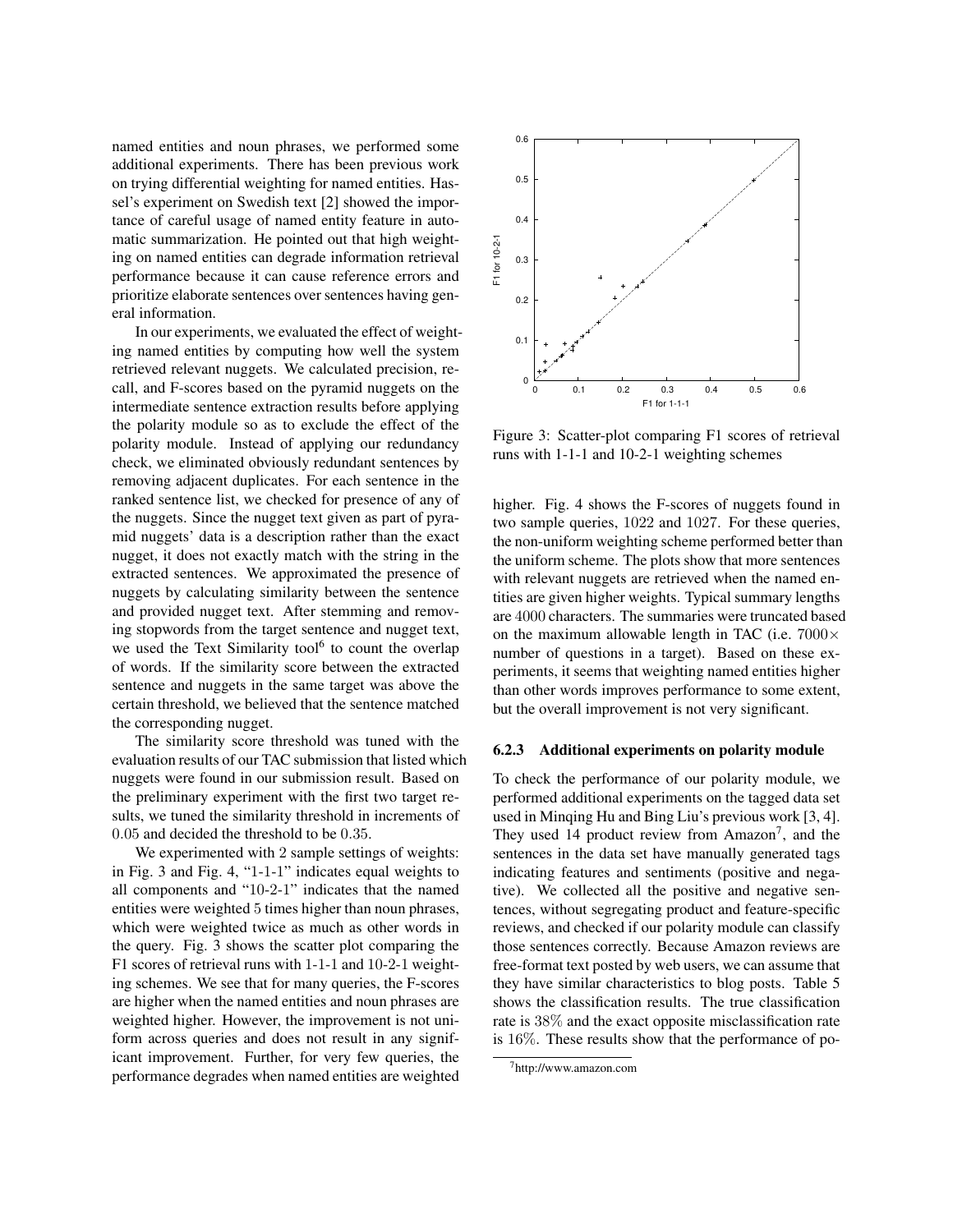

Figure 4: Variation of F-scores with length

larity module was low and may have caused some useful sentences to be filtered out in our final summary.

| <b>Classification result</b>                            | Positive      | Negative        |  |
|---------------------------------------------------------|---------------|-----------------|--|
| NonOpinionated                                          | 1063          | 598             |  |
| Positive                                                | 1363          | 371             |  |
| Negative                                                | 383           | 412             |  |
| Mixed                                                   | 296           | 210             |  |
| Total                                                   | 3105          | 1591            |  |
| $412/1591=0.26$<br>1363/3105=0.44<br><b>Exact Match</b> |               |                 |  |
| $(1363+412)/(3105+1591)=0.38$                           |               |                 |  |
| <b>Exact Opposite</b>                                   | 383/3105=0.12 | $371/1591=0.23$ |  |
| $(383+371)/(3105+1591)=0.16$                            |               |                 |  |

Table 5: Polarity module performance (# sentences)

#### 6.2.4 Additional experiments on coherence optimization

We conducted additional experiments on coherence optimization module to check its performance. We measured the performance of coherence module by comparing the order of sentences given by the coherence module with "ideally-ordered" sentences. Since there is no "ideal" order in a summary, we assumed that the sentence ordering in the original blog document is ideal. Table 6 shows the split of the sentences from relevant blog documents into training set (used to train the coherence module) and the test set.

In addition to the basic optimization that we applied to the submitted run, we tried different coherence functions. Instead of using pointwise mutual information,

|                | Number of sentences |
|----------------|---------------------|
| Given data set | 52383               |
| Training set   | 38561 (73.6%)       |
| Test set       | $13822(26.4\%)$     |

Table 6: Coherence optimization experiment data set

 $p_{pmi}(u, v)$  (Eq. 1), we first tried to use strict joint probability,  $p_{sjp}$ , defined as

$$
p_{sjp}(u,v) = \frac{cnt(u,v) + 1}{\sum_{u,v} cnt(u,v) + |\text{dictionary}|^2}
$$
 (2)

Secondly, we suspected that the bias of pointwise mutual information caused the low performance of the original algorithm, we tried to use general mutual information,  $p_{qmi}$ , defined as

$$
p_{gmi}(u, v) = p(u, v) \log \frac{p(u, v)}{p(u)p(v)} + p(\neg u, v) \log \frac{p(\neg u, v)}{p(\neg u)p(v)} + p(u, \neg v) \log \frac{p(u, \neg v)}{p(u)p(\neg v)} + p(\neg u, \neg v) \log \frac{p(\neg u, \neg v)}{p(\neg u)p(\neg v)}
$$
(3)

where  $(\neg u, v)$  means "u does not exist in sentence i and v exists in sentence  $i + 1$ " (similarly  $(u, \neg v)$  and  $(\neg u, \neg v)$ ), and

$$
p(u, v) = \frac{cnt(u, v) + 0.25}{N + 1}
$$

$$
p(\neg u, v) = \frac{cnt(\neg u, v) + 0.25}{N + 1}
$$

$$
p(u, \neg v) = \frac{cnt(u, \neg v) + 0.25}{N + 1}
$$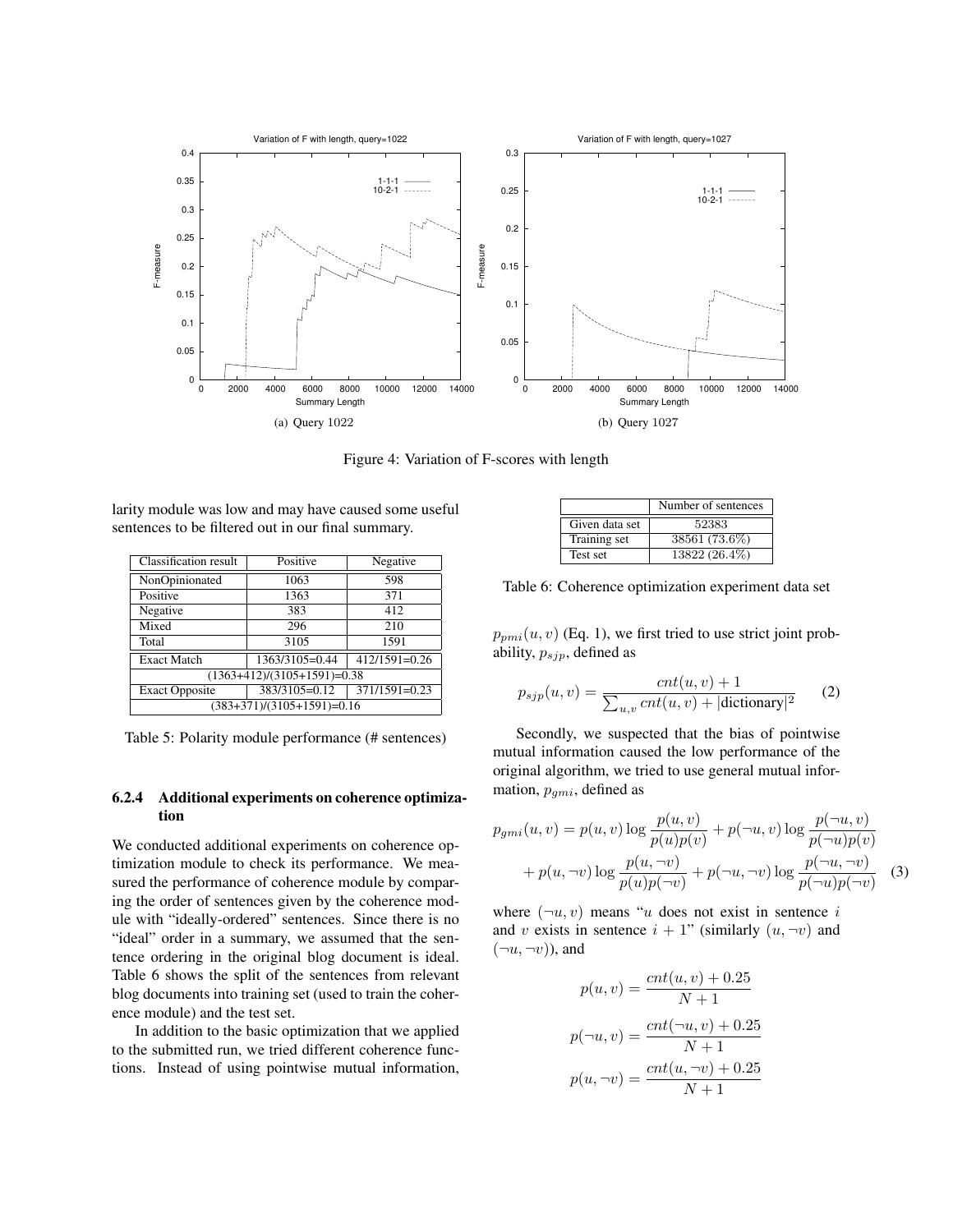| Selection of training words                                    |                                 | Coherence score    |                              |
|----------------------------------------------------------------|---------------------------------|--------------------|------------------------------|
|                                                                | <b>Strict Joint Probability</b> | Mutual Information | Pointwise Mutual Information |
| No omission                                                    | 0.022259                        | 0.041651           | 0.056063                     |
| Omitted 5% most frequent words (counts $>$ 33)                 | 0.031314                        | 0.049498           | 0.051460                     |
| Omitted 10\% most frequent words (counts $> 11$ )              | 0.028899                        | 0.046103           | 0.045725                     |
| Omitted 20% most frequent words (counts $> 6$ )                | 0.020373                        | 0.034785           | 0.032219                     |
| Omitted $40\%$ most frequent words (counts $> 2$ )             | 0.019845                        | 0.021882           | 0.022259                     |
| Omitted 50% most frequent words (counts $> 1$ )                | 0.018486                        | 0.020599           | 0.019694                     |
| Omitted $95\%$ least frequent words (counts $<$ 33)            | 0.022108                        | 0.032898           | 0.044065                     |
| Omitted 90% least frequent words (counts $< 14$ )              | 0.022108                        | 0.032823           | 0.049045                     |
| Omitted 80% least frequent words (counts $<$ 6)                | 0.020599                        | 0.037048           | 0.054931                     |
| Omitted 60% least frequent words (counts $\langle 2 \rangle$ ) | 0.022410                        | 0.041802           | 0.056591                     |
| Omitted stopwords <sup>a</sup>                                 | 0.036746                        | 0.054554           | 0.057119                     |
| Omitted non-stopwords                                          | 0.017958                        | 0.022863           | 0.020750                     |
| Omitted connecting words <sup>b</sup>                          | 0.022108                        | 0.043235           | 0.057421                     |
| Omitted non-connecting words                                   | 0.017958                        | 0.019241           | 0.017958                     |
| Omitted transitive words <sup><math>c</math></sup>             | 0.020599                        | 0.042405           | 0.056968                     |
| Omitted non-transitive words                                   | 0.018939                        | 0.017279           | 0.019694                     |

*<sup>a</sup>*http://www.lextek.com/manuals/onix/stopwords1.html

*<sup>b</sup>*http://www.rscc.cc.tn.us/owl&writingcenter/OWL/Connect.html

*<sup>c</sup>*http://www.virtualsalt.com/transits.htm

| Table 7: Coherence optimization result. The coherence score of the baseline random ordering was 0.01586. |
|----------------------------------------------------------------------------------------------------------|
|----------------------------------------------------------------------------------------------------------|

$$
p(\neg u, \neg v) = \frac{cnt(\neg u, \neg v) + 0.25}{N + 1}
$$

 $N = cnt(u, v) + cnt(\neg u, v) + cnt(u, \neg v) + cnt(\neg u, \neg v)$ 

For unseen pairs,

 $p_{qmi}(u, v) = 0.5 \times min(pairs seen in training)$ 

We also ran the optimization experiments after first excluding frequent words, then excluding rare words. Words having high frequency tend to be stopwords and are not related to sentence ordering, so they can be removed. Some rare signal words, such as "first" or "second", may be significant clues for deciding sentence coherence. Therefore, ignoring such rare clues can affect the performance. Based on this hypothesis, we excluded frequent and rare words when we train our coherence model.

To evaluate the model, we used a very-conservative strict pair matching formulation. We set the evaluation score to be the ratio of number of correct adjacent sentence pair to the number of total adjacent sentence pair. The range of the used measurement is 0 to 1, and 1 means exactly same ordering as the ideal document.

Table 7 shows the experiment results. For the basic setup, we obtained the coherence score of 0.056063, which is 3.5 times larger than that of random ordering, 0.01586. However, it is still a low score as the range of measure is [0, 1]. This result shows that the performance of current probabilistic coherence optimization module is poor. This corresponds with the low coherence score results of the UIUC2 run.

Among different coherence functions, pointwise mutual information showed the best performance. Excluding some words in sentence ordering also showed some positive results. By omitting frequent words, we could obtain a higher score in strict joint probability and mutual information functions. After omitting stopwords, we could obtain performance increase in all three functions. Similar to stopwords, eliminating connecting words and transitive words also helped to improve performance generally. However, because connecting words and transitive words contain key words for sentence ordering, such as "first", "second" or "next", performance improvement was lower than that when eliminating stopwords. The performance even decreased in strict joint probability when eliminating transitive words.

We can infer that the superiority of pointwise mutual information came from its effective handling on frequent words. When  $u$  and  $v$  are frequent, the denominator in Eq. 1 increases, and it penalizes the pointwise mutual information,  $p_{pmi}(u, v)$ . However, the denominator in Eq. 2 for strict joint probability,  $p_{sjp}(u, v)$ , is fixed regardless of frequency of  $u$  and  $v$ . Similarly, mutual information,  $p_{qmi}(u, v)$ , is also unaffected by the frequency of u and v, since  $N$  (in Eq. 3) sums up all cases of  $u$  and  $v$  being present. Therefore, when eliminating frequent words, we could see performance improvement in strict joint probability and mutual information, while we could not see it in pointwise mutual infor-